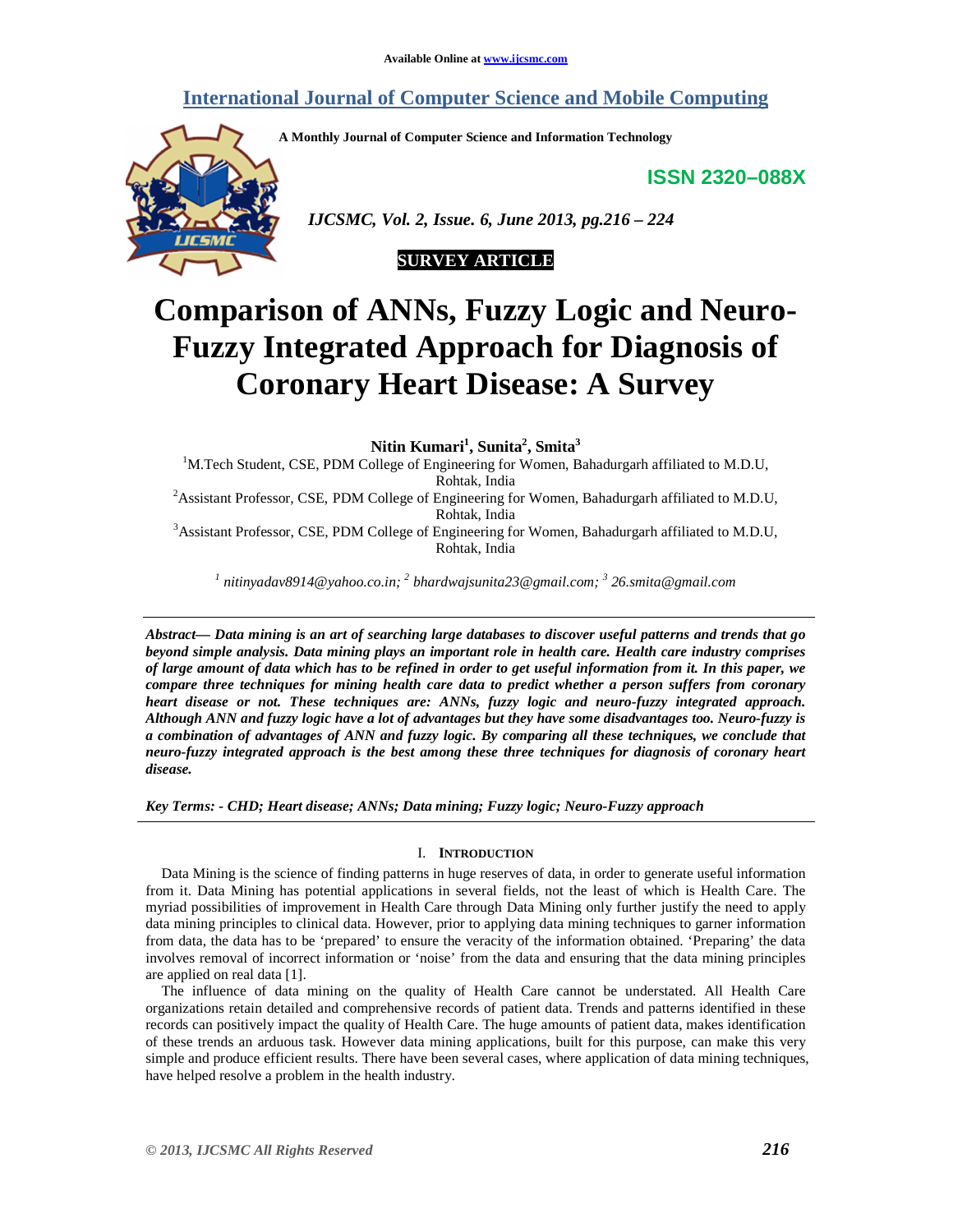## *A. Artificial Neural Networks (ANNs)*

In machine learning and computational neuroscience, an artificial neural network, often just named a neural network, is a mathematical model inspired by biological neural networks. A neural network consists of an interconnected group of artificial neurons, and it processes information using a connectionist approach to computation. In most cases a neural network is an adaptive system changing its structure during a learning phase. Neural networks are used for modeling complex relationships between inputs and outputs or to find patterns in data [17]. An ANN is typically defined by three types of parameters:

- The interconnection pattern between different layers of neurons
- The learning process for updating the weights of the interconnections
- The activation function that converts a neuron's weighted input to its output activation [17].



Fig. 1 A simple ANN with 3 input nodes, 4 hidden nodes and 2 output nodes

#### *B. Fuzzy Logic*

The term "**fuzzy logic**" was introduced with the 1965 proposal of fuzzy set theory by Lotfi A. Zadeh. Fuzzy logic is a form of many-valued logic or probabilistic logic; it deals with reasoning that is approximate rather than fixed and exact. Compared to traditional binary sets (where variables may take on true or false values) fuzzy logic variables may have a truth value that ranges in degree between 0 and 1. Fuzzy logic has been extended to handle the concept of partial truth, where the truth value may range between completely true and completely false. Furthermore, when linguistic variables are used, these degrees may be managed by specific functions [17]. The **membership function** of a fuzzy set is a generalization of the indicator function in classical sets. In fuzzy logic, it represents the degree of truth as an extension of valuation. For example membership function for temperature is given below:



Fig. 2 Membership function for temperature [17]

#### *C. Neuro-fuzzy Integrated Approach*

In the field of artificial intelligence, **neuro-fuzzy** refers to combinations of artificial neural networks and fuzzy logic. Neuro-fuzzy was proposed by J. S. R. Jang. Neuro-fuzzy hybridization results in a hybrid intelligent system that synergizes these two techniques by combining the human-like reasoning style of fuzzy systems with the learning and connectionist structure of neural networks. Neuro-fuzzy hybridization is widely termed as Fuzzy Neural Network (FNN) or Neuro-Fuzzy System (NFS) in the literature. Neuro-fuzzy system (the more popular term is used henceforth) incorporates the human-like reasoning style of fuzzy systems through the use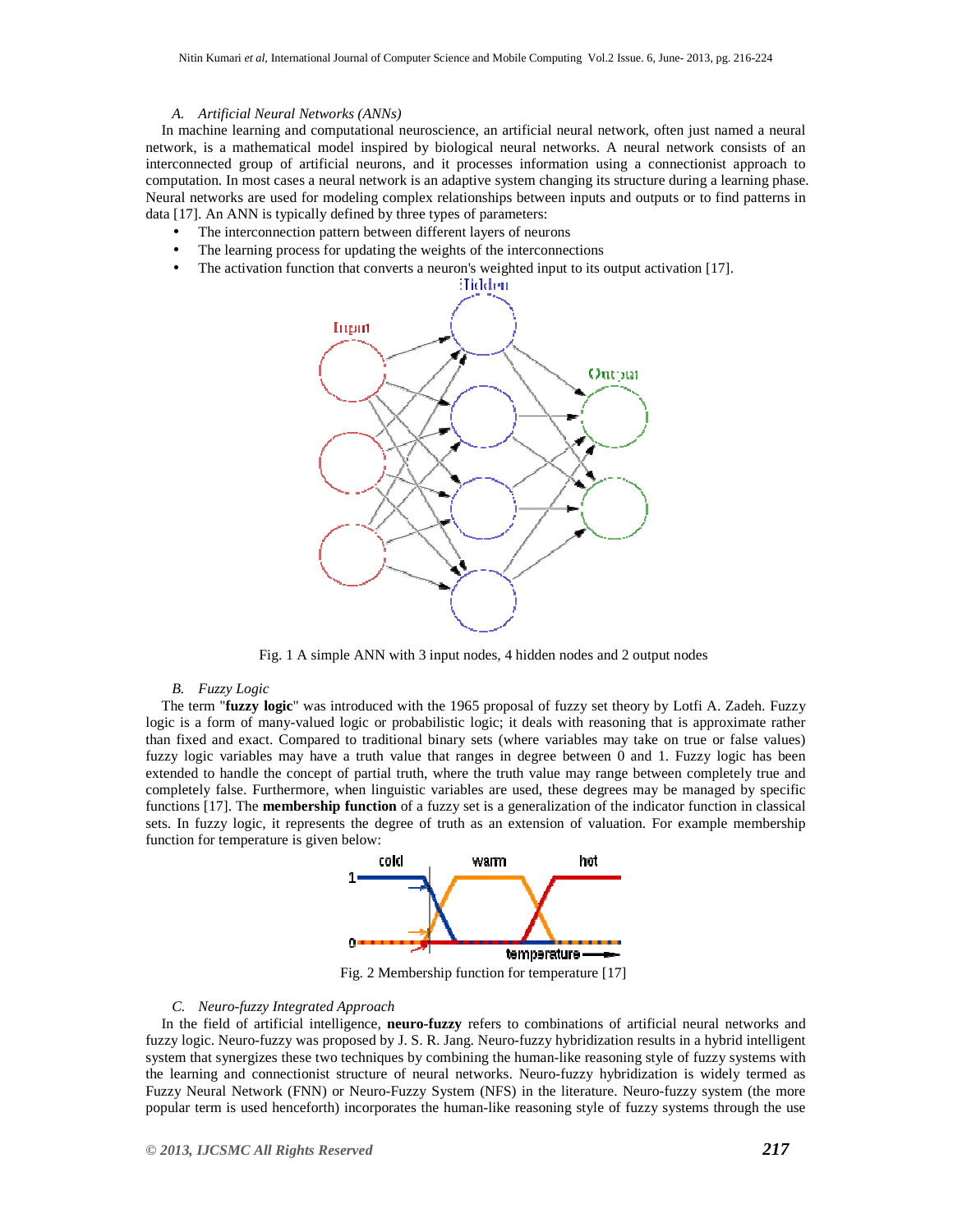of fuzzy sets and a linguistic model consisting of a set of IF-THEN fuzzy rules. The main strength of neurofuzzy systems is that they are universal approximators with the ability to solicit interpretable IF-THEN rules [17].



Fig. 3 A network of nodes using neuro-fuzzy integrated approach

#### *D. Coronary Heart Disease*

Coronary Heart Disease (CHD) occurs when plaque builds up inside the coronary arteries. These arteries supply heart muscle with oxygen-rich blood. Plaque is made up of fat, cholesterol, calcium, and other substances found in the blood. Over time, plaque hardens and narrows the arteries, reducing blood flow to your heart muscle. Eventually, an area of plaque can rupture, causing a blood clot to form on the surface of the plaque. If the clot becomes large enough, it can mostly or completely block the flow of oxygen-rich blood to the part of the heart muscle fed by the artery. This can lead to angina or a heart attack. Angina is chest pain or discomfort that occurs when not enough oxygen-rich blood is flowing to an area of your heart muscle. Angina may feel like pressure or squeezing in your chest. A heart attack occurs when blood flow to an area of your heart muscle is completely blocked. This prevents oxygen-rich blood from reaching that area of heart muscle, causing it to die. Without treatment, a heart attack can lead to serious problems or death [17].

## II. **LITERATURE SURVEY**

#### **Classification of Heart Disease Database using Multilayer Feed forward back propagation Algorithm[15].**

 In year 2013, Manjusha B. Wadhonkar proposed multilayer feed-forward network with Back-propagation algorithm for classification of heart disease. Artificial Neural Network (ANN) is widely used data mining method to extract patterns. Data mining is the process of automating information discovery .Its main aim is to find relationships in data and to predict outcomes. Classification is one of the important data mining techniques for classifying given set of input data. Many real world problems in various fields can be solved by using classification approach such as business, science, industry and medicine. For analysis the medical data related to Heart diseases is considered and analyzed using artificial neural network (ANN). To perform classification task of medical data, the neural network is trained using back propagation algorithm with momentum. To increase the efficiency of the classification process parallel processing approach is also applies on each neuron in different layers.

**A Data Mining Approach for Prediction of Heart Disease using Neural Networks [14]**. In year 2012, Chaitrali S. Dangare and Dr. Sulabha S. Apte proposed a Heart Disease Prediction system (HDPS) using Neural network. The HDPS system predicts the likelihood of patient getting a Heart disease. For prediction, the system uses sex, blood pressure, cholesterol like 13 medical parameters. Here two more parameters are added i.e. obesity and smoking for better accuracy. From the results, it has been seen that neural network predict heart disease with nearly 100% accuracy.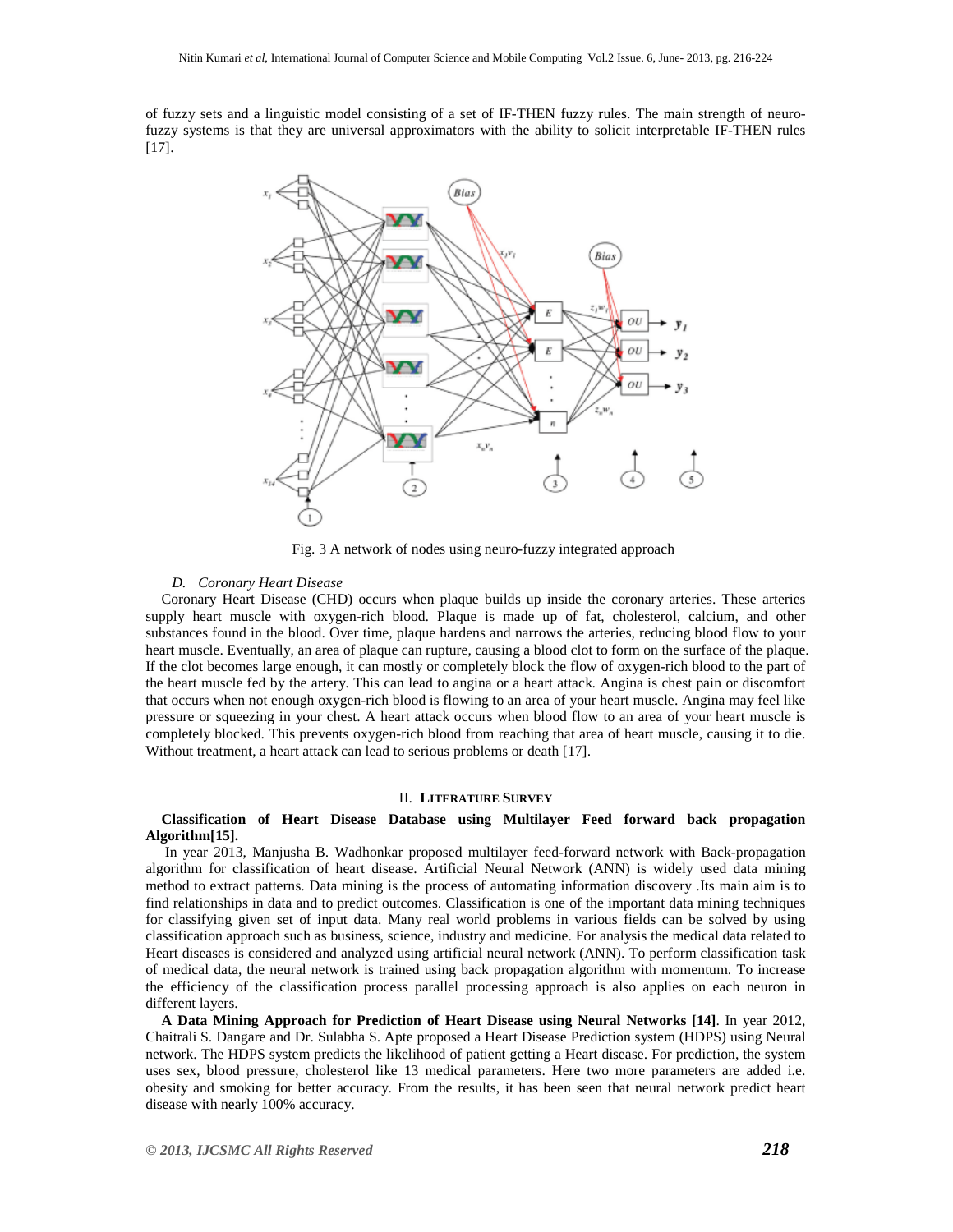**A Novel Approach for Heart Disease Diagnosis using Data Mining and Fuzzy Logic [12]**. In year 2012, Nidhi Bhatla and Kiran Jyoti proposed an efficient heart disease diagnosis system. Cardiovascular disease is a term used to describe a variety of heart diseases, illnesses, and events that impact the heart and circulatory system. A clinician uses several sources of data and tests to make a diagnostic impression but it is not necessary that all the tests are useful for the diagnosis of a heart disease. The objective of our work is to reduce the number of attributes used in heart disease diagnosis that will automatically reduce the number of tests which are required to be taken by a patient. Our work also aims at increasing the efficiency of the proposed system. The observations illustrated that Decision Tree and Naive Bayes using fuzzy logic has outplayed over other data mining techniques.

**Coronary heart disease diagnosis by artificial neural networks including genetic polymorphisms and clinical parameters [13]**. In year 2012, Oleg Yu. Atkov develop an artificial neural networks-based (ANNs) diagnostic model for coronary heart disease (CHD) using a complex of traditional and genetic factors of this disease. The original database for ANNs included clinical, laboratory, functional, coronary angiographic, and genetic [single nucleotide polymorphisms (SNPs)] characteristics of 487 patients (327 with CHD caused by coronary atherosclerosis, 160 without CHD). By changing the types of ANN and the number of input factors applied, we created models that demonstrated 64–94% accuracy. The best accuracy was obtained with a neural networks topology of multilayer perceptron with two hidden layers for models included by both genetic and non-genetic CHD risk factors.

**Automated Diagnosis of Coronary Heart Disease Using Neuro-Fuzzy Integrated System [11]**. In year 2011, A.Q. Ansari and Neeraj Kumar Gupta presents neuro-fuzzy integrated system for coronary heart disease. Computational intelligence combines fuzzy systems, neural network and evolutionary computing. In order to show the effectiveness of the proposed system, Simulation for automated diagnosis is performed by using the realistic causes of coronary heart disease. The results suggest that this kind of hybrid system is suitable for the identification of patients with high/low cardiac risk.

**Use of Modular Neural Network for Heart Disease [9]**. In year 2010, Harsh Vazirani et. al. proposed a modular neural network for diagnosis of heart disease. The medical field is very versatile field and one of the interested research areas for the scientist. It deals with many medical disease problems starting with the diagnosis of the disease, preventing from the disease and treatment for the disease. There are various types of medical disease and accordingly various types of treatment methods. In this paper we mostly concern about the diagnosis of the heart disease. Mainly two types of the diagnosis method are used one is manual and other is automatic diagnosis which consists of diagnosis of disease with the help of intelligent expert system. In this paper the modular neural network is used to diagnosis the heart disease. The attributes are divided and given to the two neural network models Back-propagation Neural Network (BPNN) and Radial Basis Function Neural Network (RBFNN) for training and testing. The two integration techniques are used two integrate the results and provide the final training accuracy and testing accuracy. The modular neural network with probabilistic product method gave an accuracy of 87.02% over training data and 85.88% over testing accuracy and with probabilistic product method gave an accuracy of 89.72% over training data and 84.70% over testing accuracy, which was experimentally determined to be better than monolithic neural networks.

**A Fuzzy Expert System for Heart Disease Diagnosis [10]**. In year 2010, Ali.Adeli and Mehdi.Neshat proposed a Fuzzy Expert System for heart disease diagnosis. The designed system based on the V.A. Medical Center, Long Beach and Cleveland Clinic Foundation data base. The system has 13 input fields and one output field. Input fields are chest pain type, blood pressure, cholesterol, resting blood sugar, maximum heart rate, resting electrocardiography (ECG), exercise, old peak (ST depression induced by exercise relative to rest), thallium scan, sex and age. The output field refers to the presence of heart disease in the patient. It is integer valued from 0 (no presence) to 4 (distinguish presence (values 1, 2, 3, 4)). This system uses Mamdani inference method. The results obtained from designed system are compared with the data in upon database and observed results of designed system are correct in 94%. The system designed in Matlab software. The system can be viewed as an alternative for existing methods to distinguish of heart disease presence.

**Automated diagnosis of coronary artery disease based on data mining and fuzzy modeling [7].** In year 2008, Tsipouras MG presents a fuzzy rule-based decision support system (DSS) for the diagnosis of coronary artery disease (CAD). The system is automatically generated from an initial annotated dataset, using a four stage methodology: 1) induction of a decision tree from the data; 2) extraction of a set of rules from the decision tree, in disjunctive normal form and formulation of a crisp model; 3) transformation of the crisp set of rules into a fuzzy model; and 4) optimization of the parameters of the fuzzy model. The dataset used for the DSS generation and evaluation consists of 199 subjects, each one characterized by 19 features, including demographic and history data, as well as laboratory examinations. Tenfold cross validation is employed, and the average sensitivity and specificity obtained is 62% and 54%, respectively, using the set of rules extracted from the decision tree (first and second stages), while the average sensitivity and specificity increase to 80% and 65%, respectively, when the fuzzification and optimization stages are used. The system offers several advantages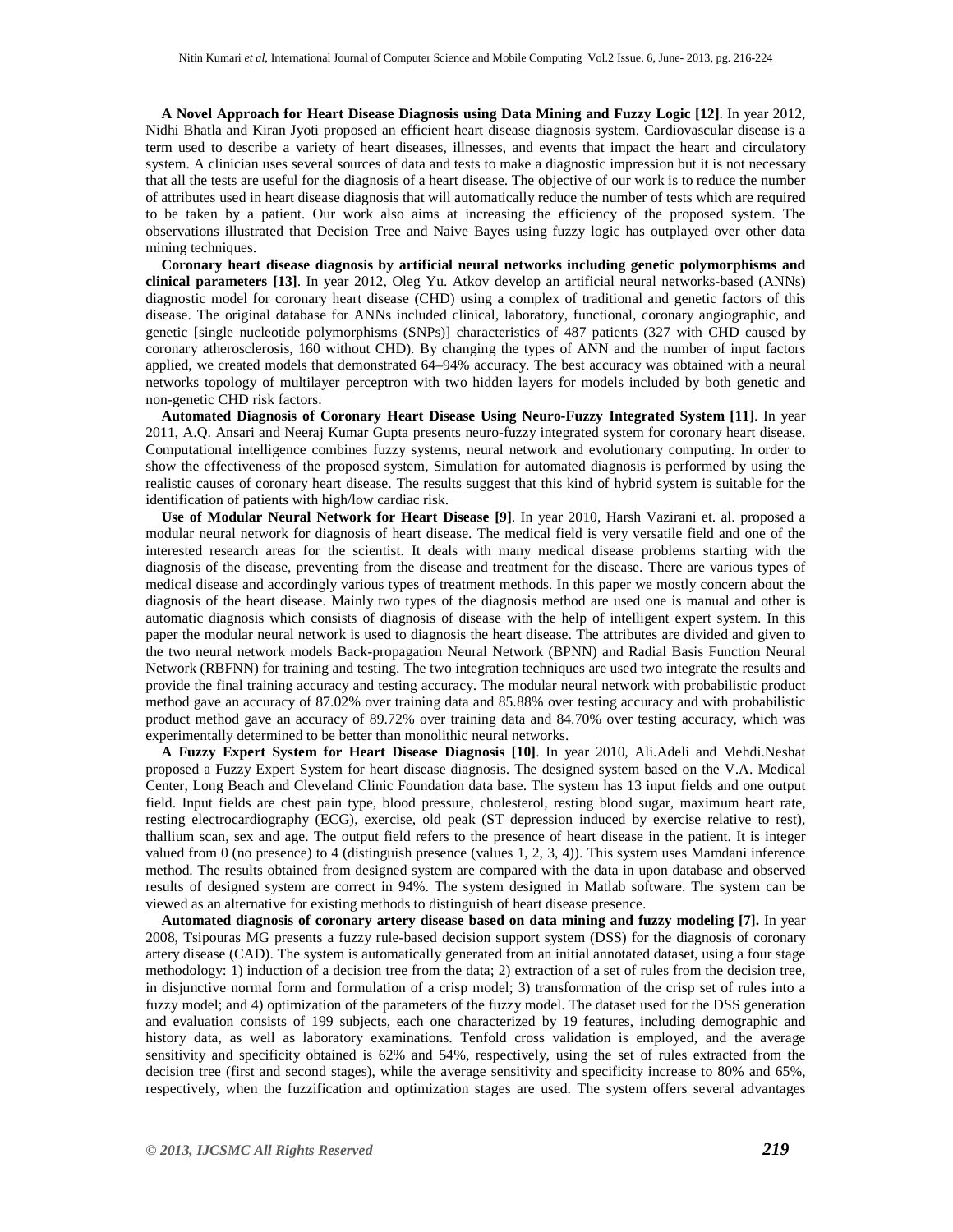since it is automatically generated, it provides CAD diagnosis based on easily and noninvasively acquired features, and is able to provide interpretation for the decisions made.

**Automated Diagnosis of Coronary Artery Disease Based on Data Mining and Fuzzy Modeling [8]**. In year 2008, Markos G. Tsipouras et. al. proposed a fuzzy rule-based decision support system (DSS) for the diagnosis of coronary artery disease (CAD). The system is automatically generated from an initial annotated dataset, using a four stage methodology: 1) induction of a decision tree from the data; 2) extraction of a set of rules from the decision tree, in disjunctive normal form and formulation of a crisp model; 3) transformation of the crisp set of rules into a fuzzy model; and 4) optimization of the parameters of the fuzzy model. The dataset used for the DSS generation and evaluation consists of 199 subjects, each one characterized by 19 features, including demographic and history data, as well as laboratory examinations. Tenfold cross validation is employed, and the average sensitivity and specificity obtained is 62% and 54%, respectively, using the set of rules extracted from the decision tree (first and second stages), while the average sensitivity and specificity increase to 80% and 65%, respectively, when the fuzzification and optimization stages are used. The system offers several advantages since it is automatically generated, it provides CAD diagnosis based on easily and noninvasively acquired features, and is able to provide interpretation for the decisions made.

**Using a Neurofuzzy Approach in a Medical Application [4]**. In year 2007, Constantinos Koutsojannis and Ioannis Hatzilygeroudis states that hybrid computing is a popular framework for solving complex problems such as in medical domain. Hybrid intelligent systems are systems that combine two or more intelligent techniques. Medicine and health care are closely related domains, where the types of problems faced are suitable for application of hybrid intelligent techniques. In this paper we present the initial evaluation of FUzzy NEUrule System which is a Neuro Fuzzy approach based on fuzzy Adaline neurons and uses Differential Evolution for optimization of membership functions. According to our previous Neuro-fuzzy approaches and a well-defined hybrid system HYMES, FUNEUS is an attempt to the direction for integration of neural and fuzzy components with Differential evolution. Despite the fact that it remains difficult to compare neuro-fuzzy systems conceptually and evaluate their performance, early experimental results in a medical database proved a promising performance and the need for further evaluation in other medical applications.

**Design of a Fuzzy Expert System for Determination of Coronary Heart Disease Risk [6]**. In year 2007, Novruz Allahverdi, Serhat Torun and Ismail Saritas aimed to design a Fuzzy Expert System to determine coronary heart disease (CHD) risk of patient for the next ten-years. The designed system gives the user the ratio of the risk and may recommend using one of three results; (1) normal live; (2) diet; (3) drug treatment. The data (risk ratio) obtained from designed system are compared with the data in the literature [4] and better results are observed in the designed system. The system can be viewed as an alternative for existing methods to determine CHD risk.

**Research on Diagnosing Coronary Heart Disease using Fuzzy Adaptive Resonance Theory Mapping Neural Networks [5]**. In year 2007, Li Shi said that ST segment is the most important diagnostic parameter for finding coronary heart disease (CHD). Based on ST segment which has been extracted from electrocardiogram (ECG) data with wavelet transform, we investigated the classification of five different shapes of ST segment using fuzzy adaptive resonance theory mapping (ARTMAP) neural networks. The proposed method was demonstrated by the data from the standard MIT/BIH ECG database. The results show that fuzzy ARTMAP could be used to distinguish the shapes of ST segment successfully.

**A Neuro-Fuzzy Approach to Classification of ECG Signals for Ischemic Heart Disease Diagnosis [3].** In year 2003, Victor-Emil Neagoe focuses on the neuro-fuzzy classifier called **Fuzzy-Gaussian Neural Network (FGNN)** to recognize the ECG signals for Ischemic Heart Disease (IHD) diagnosis. The proposed ECG processing cascade has two main stages: (a) Feature extraction from the QRST zone of ECG signals using either the Principal Component Analysis (PCA) or the Discrete Cosine Transform (DCT); (b) Pattern classification for IHD diagnosis using the FGNN. We have performed the software implementation and have experimented the proposed neuro-fuzzy model for IHD diagnosis. We have used an ECG database of 40 subjects , where 20 subjects are IHD patients and the other 20 are normal ones. The best performance has been of 100% IHD recognition score. The result is exciting as much as we have used only one lead (V5) of ECG records as input data, while the current diagnosis approaches require the set of 12 lead ECG signals.

**Radial basis function neural network approach for the diagnosis of coronary artery disease based on the standard electrocardiogram exercise test [2]**. In year 2001, Dr. K. Lewnstein proposed a radial basis function neural network as a tool for computer aided coronary artery disease diagnosis based on the results of the traditional ECG exercise test. The research was performed using 776 data records from an exercise test (297 records from healthy patients and 479 from ill patients) confirmed by coronary arteriography results. Each record described the state of the patient, provided input data for the neural network, included the level and slope of an ST segment of a 12-lead ECG signal made at rest and after effort, heart rate, blood pressure, load during the test, and occurrence of coronary pain, coronary arteriography, correct output pattern for the neural network, and verified the existence (or not) of more than 50% stenosis of the particular coronary vessels. Radial basis function neural networks for coronary artery disease diagnosis were optimised by choosing the type of radial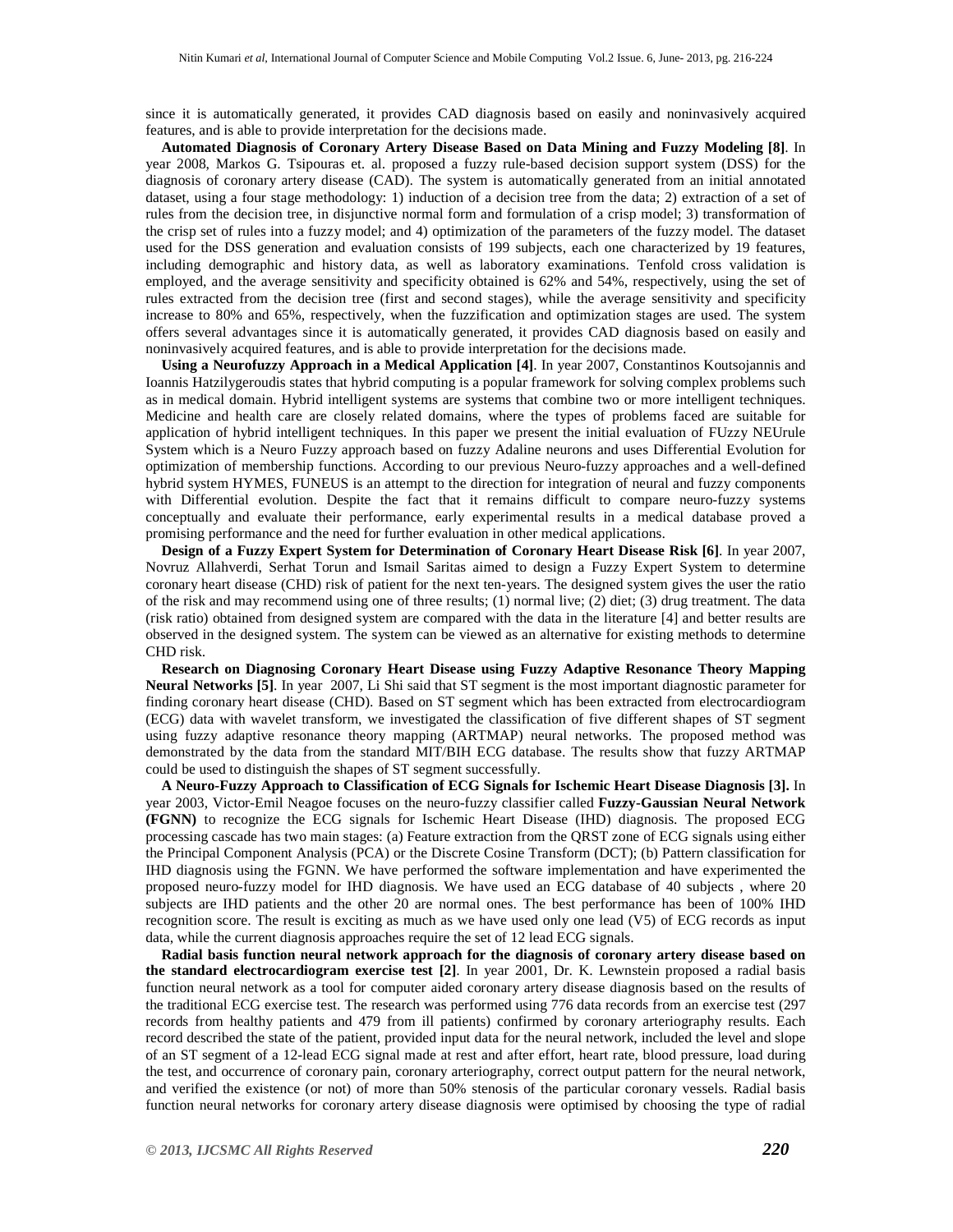function, the method of training (setting the number of centres and their dimensions), and regularisation. The best network correctly recognised over 97% of cases from a 400-element test set, diagnosing not only the patients' condition (simple 'sane-sick' diagnosis), but also pointing out individual sick/stenosed vessels.

# III. **COMPARISON OF ANN, FUZZY LOGIC AND NEURO-FUZZY INTEGRATED APPROACH**

- A. Artificial Neural Network
	- *1) Advantages*
	- *Adaptive learning:* An ability to learn how to do tasks based on the data given for training or initial experience.
	- *Self-Organization:* An ANN can create its own organization or representation of the information it receives during learning time.
	- *Real Time Operation:* ANN computations may be carried out in parallel, and special hardware devices are being designed and manufactured which take advantage of this capability.
	- *Fault Tolerance via Redundant Information Coding***:** Partial destruction of a network leads to the corresponding degradation of performance. However, some network capabilities may be retained even with major network damage [5].
	- *2) Disadvantages* 
		- Neural networks can be used only if training data is available. It is not necessary to have a mathematical model of the problem of interest, and there is no need to provide any form of prior knowledge.
		- The solution obtained from the learning process usually cannot be interpreted.
		- Most neural network architectures are black boxes. They cannot be checked whether their solution is plausible, i.e. their final state cannot be interpreted in terms of rules.
		- A neural network usually cannot be initialized with prior knowledge if it is available, and thus the network must learn from scratch.
		- The learning process itself can take very long, and there is usually no guarantee of success.

## *B. Fuzzy Logic*

- *1) Advantages*
- An intelligent approach with simplicity.
- Easy to understand and implement.
- Provide the user friendly approach of presentation.
- Ease of implementation.
- Provide more "user-friendly" and efficient performance.
- *2) Disadvantages* 
	- Hard to develop a model from a fuzzy system
	- Require more fine tuning and simulation before operational
	- Problems of finding suitable membership values for fuzzy systems
	- A fuzzy system can be used to solve a problem if knowledge about the solution is available in the form of linguistic if-then rules.
	- •

# *C. Neuro-Fuzzy integrated Approch*

Neuro-Fuzzy computing which is judicious integration of the merits of neural and fuzzy logic, enables one to build more intelligent decision-making systems. This incorporates the generic advantages of artificial neural networks like massive parallelism, robustness, and learning in data-rich environments into the system. The modeling of imprecise and qualitative knowledge as well as the transmission of uncertainty is possible through the use of fuzzy logic. Besides these generic advantages, the neuro-fuzzy approach also provides the corresponding application specific merits. A notable contribution of neuro-fuzzy and soft computing is the exposure of adaptive neuro-fuzzy inference systems developed by Jang [11].

The basic idea of combining fuzzy systems and neural networks is to design an architecture that uses a fuzzy system to represent knowledge in an interpretable manner and the learning ability of a neural network to optimize its parameters. The drawbacks of both of the individual approaches - the black box behavior of neural networks, and the problems of finding suitable membership values for fuzzy systems - could thus be avoided. A combination can constitute an interpretable model that is capable of learning and can use problem-specific prior knowledge. Therefore, neuro-fuzzy methods are especially suited for applications, where user interaction in model design or interpretation is desired [19].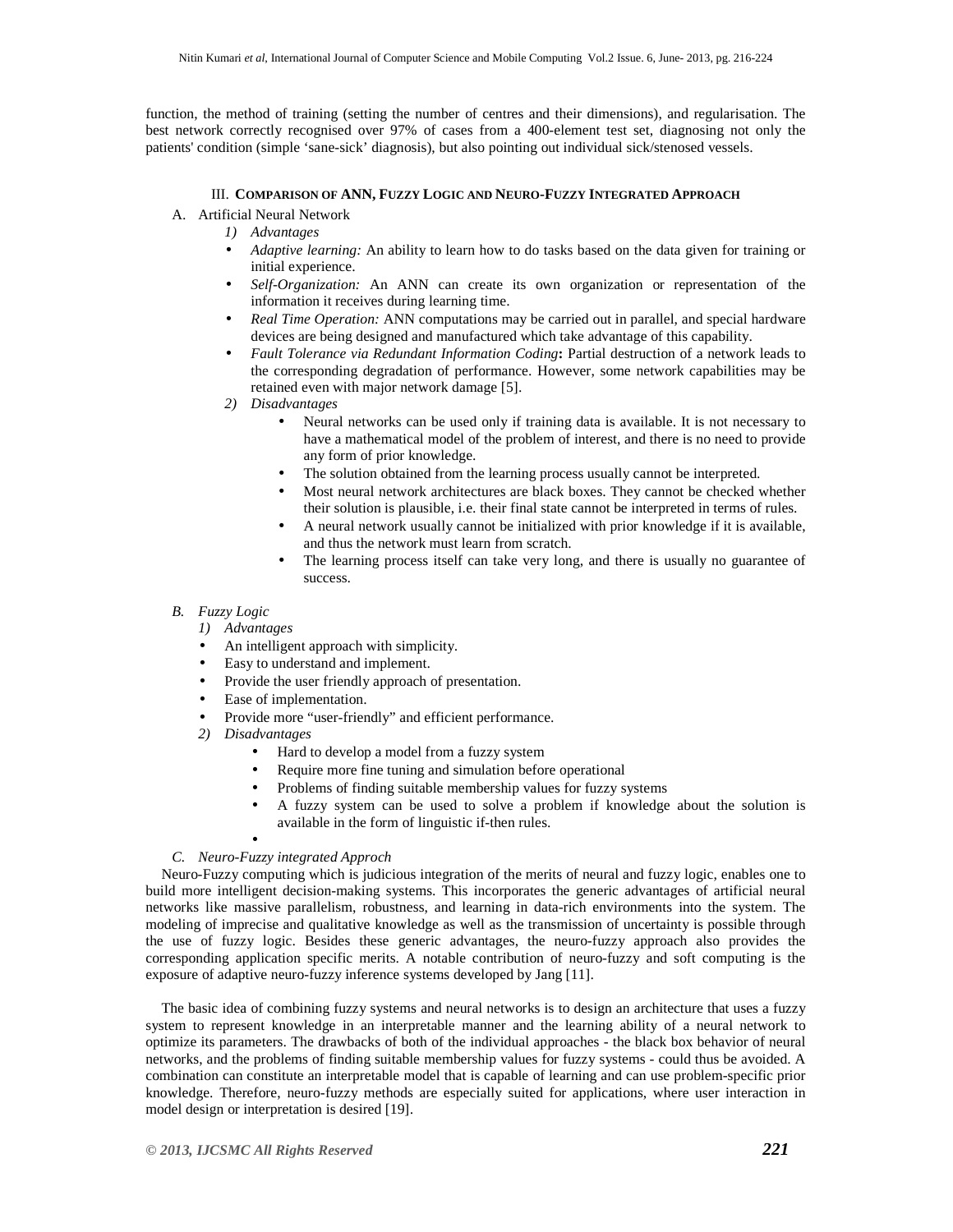## IV. **CORONARY HEART DISEASE**

Coronary Heart Disease (CHD) occurs when plaque builds up inside the coronary arteries. These arteries supply heart muscle with oxygen-rich blood. Plaque is made up of fat, cholesterol, calcium, and other substances found in the blood. This can lead to angina or a heart attack. A heart attack occurs when blood flow to an area of the heart muscle is completely blocked. This prevents oxygen-rich blood from reaching that area of heart muscle, causing it to die. Without treatment, a heart attack can lead to serious problems or death. Figure 4 shows the formation of Plaque inside coronary arteries.



Fig. 4 Formation of Plaque inside Coronary Arteries [18]

## *A. Risk Factors*

Following are the risk factors for coronary heart disease [16]:

- 1) *Age:* Simply getting older increases your risk of damaged and narrowed arteries.
- 2) *Sex:* Men are generally at greater risk of coronary artery disease. However, the risk for women increases after menopause.
- 3) *Family history***:** A family history of heart disease is associated with a higher risk of coronary artery disease, especially if a close relative developed heart disease at an early age. Your risk is highest if your father or a brother was diagnosed with heart disease before age 55, or your mother or a sister developed it before age 65.
- 4) *Smoking:* Nicotine constricts your blood vessels, and carbon monoxide can damage their inner lining, making them more susceptible to atherosclerosis. The incidence of heart attack in women who smoke at least 20 cigarettes a day is six times that of women who've never smoked. For men who smoke, the incidence is triple that of nonsmokers.
- 5) *High blood pressure:* Uncontrolled high blood pressure can result in hardening and thickening of your arteries, narrowing the channel through which blood can flow.
- 6) *High blood cholesterol levels:* High levels of cholesterol in your blood can increase the risk of formation of plaques and atherosclerosis. High cholesterol can be caused by a high level of lowdensity lipoprotein (LDL), known as the "bad" cholesterol. A low level of high-density lipoprotein (HDL), known as the "good" cholesterol, also can promote atherosclerosis.
- 7) *Diabetes:* Diabetes is associated with an increased risk of coronary artery disease. Both conditions share similar risk factors, such as obesity and high blood pressure.
- 8) *Obesity:* Excess weight typically worsens other risk factors.
- 9) *Physical inactivity: Lack* of exercise also is associated with coronary artery disease and some of its risk factors, as well.
- 10) *High stress:* Unrelieved stress in your life may damage your arteries as well as worsen other risk factors for coronary artery disease.

#### *B. Diagnosis*

There are three soft computing techniques which can be used for the diagnosis of coronary heart disease. These are:

- Artificial Neural Network
- Fuzzy Logic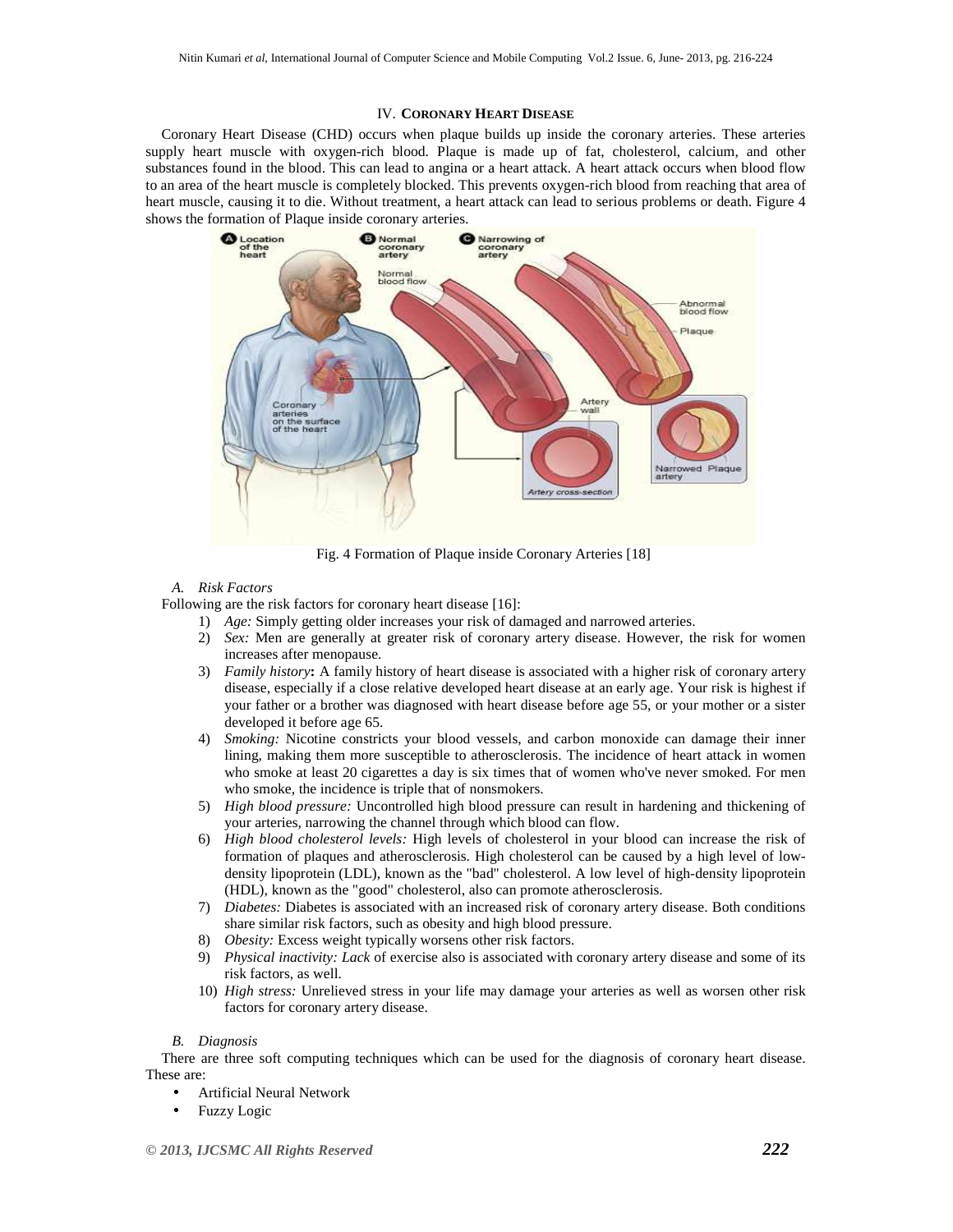#### • Neuro-Fuzzy integrated approach

Out of these three, Neuro-Fuzzy integrated approach is the best one for diagnosis of coronary heart disease. This is because neuro-fuzzy integrated approach combines the advantages of both artificial neural network and fuzzy logic.

In this approach, neural network will be first trained with training dataset and then tested with testing dataset. After that, fuzzy logic will be used to predict the disease chances with the help of membership function and linguistic variables.

#### V. **CONCLUSION**

We have presented a survey on diagnosis of coronary heart disease using ANN, fuzzy logic and neuro-fuzzy integrated approach. All these techniques are compared to find out which one is better among the three. It has been found that although ANN and fuzzy logic have a lot of advantages but these techniques have some disadvantages too. Neuro-fuzzy approach is the combination of ANN and fuzzy logic. It comprises of advantages of both ANN and fuzzy logic. Advantages of artificial neural networks include massive parallelism, robustness, and learning in data-rich environment. The modeling of imprecise and qualitative knowledge as well as the transmission of uncertainty is possible through the use of fuzzy logic. So, neuro-fuzzy integrated approach is the best one for diagnosis of coronary heart disease.

This paper presents a survey on diagnosis of coronary heart disease diagnosis using three soft computing techniques. This paper will provide roadmap for researchers seeking to understand existing techniques for diagnosis of coronary heart disease and which one is better.

#### *ACKNOWLEDGEMENT*

I would like to thank almighty and my family for their constant support during this work. I would also like to thank my professors Ms. Sunita and Ms. Smita for their guidance and valuable support during this work.

## **REFERENCES**

- [1] Fayyad et al., (1996). The Primary Tasks of Data Mining, [www page]. URL http://www2.cs.uregina.ca/~dbd/cs831/notes/kdd/2\_tasks.html.
- [2] Dr. K. Lewnstein et. al., "Radial basis function neural network approach for the diagnosis of coronary artery disease based on the standard electrocardiogram exercise test", Medical and Biological Engineering and Computing , Volume 39, Issue 3, 2001, pp 362-367.
- [3] Victor-Emil Neagoe et. al., "A Neuro-Fuzzy Approach to Classification of ECG Signals for Ischemic Heart Disease Diagnosis", AMIA Annu Symp Proc. 2003, pp 494–498.
- [4] Constantinos Koutsojannis and Ioannis Hatzilygeroudis, (2007). Using a Neurofuzzy Approach in Medical Application. In Springer-Verlag Berlin Heidelberg, 2007, pp. 477-484.
- [5] Li Shi et. al., Research on Diagnosing Coronary Heart Disease using Fuzzy Adaptive Resonance Theory Mapping Neural Networks, In Control and Automation, 2007. ICCA 2007, IEEE international Conference, Guangzhou, May 30 2007-June 1 2007, pp. 1126 – 1128.
- [6] Novruz Allahverdi et. al., "Design of a Fuzzy Expert System for Determination of Coronary Heart Disease Risk", In International Conference on Computer Systems and Technologies – CompSysTech, 2007, pp. 14.1-14.7.
- [7] Tsipouras MG et. al., "Automated diagnosis of coronary artery disease based on data mining and fuzzy modeling", IEEE Transaction on Information Technology Biomedicine, 2008, Vol. 12 issue 4, pp 447- 458.
- [8] Markos G. Tsipouras et. al., "Automated Diagnosis of Coronary Artery Disease Based on Data Mining and Fuzzy Modeling", IEEE Transactions on Information Technology in Biomedicine, Vol. 12 issue 4, 2008, pp. 447-456.
- [9] Harsh Vazirani," Use of Modular Neural Network for Heart Disease", Special Issue of IJCCT Vol.1 Issue 2, 3, 4; 2010 for International Conference [ACCTA-2010], 3-5 August 2010 (pp 88-93).
- [10] Ali.Adeli, "A Fuzzy Expert System for Heart Disease Diagnosis", Proceedings of the international MultiConference of Engineers and computer scientists 2010 Vol 1, March 17-19, 2010, Hong Kong, ISSN 2078-0966.
- [11] A.Q. Ansari," Automated Diagnosis of Coronary Heart Disease Using Neuro-Fuzzy Integrated System", 2011 World Congress on Information and Communication Technologies 978-1-4673-0125-1@ 2011 IEEE (pp 1383-1388).
- [12] Nidhi Bhatla, Kiran Jyoti, "A Novel Approach for Heart Disease Diagnosis using Data Mining and Fuzzy Logic", International Journal of Computer Applications, Volume 54– No.17, (pp 16-21),